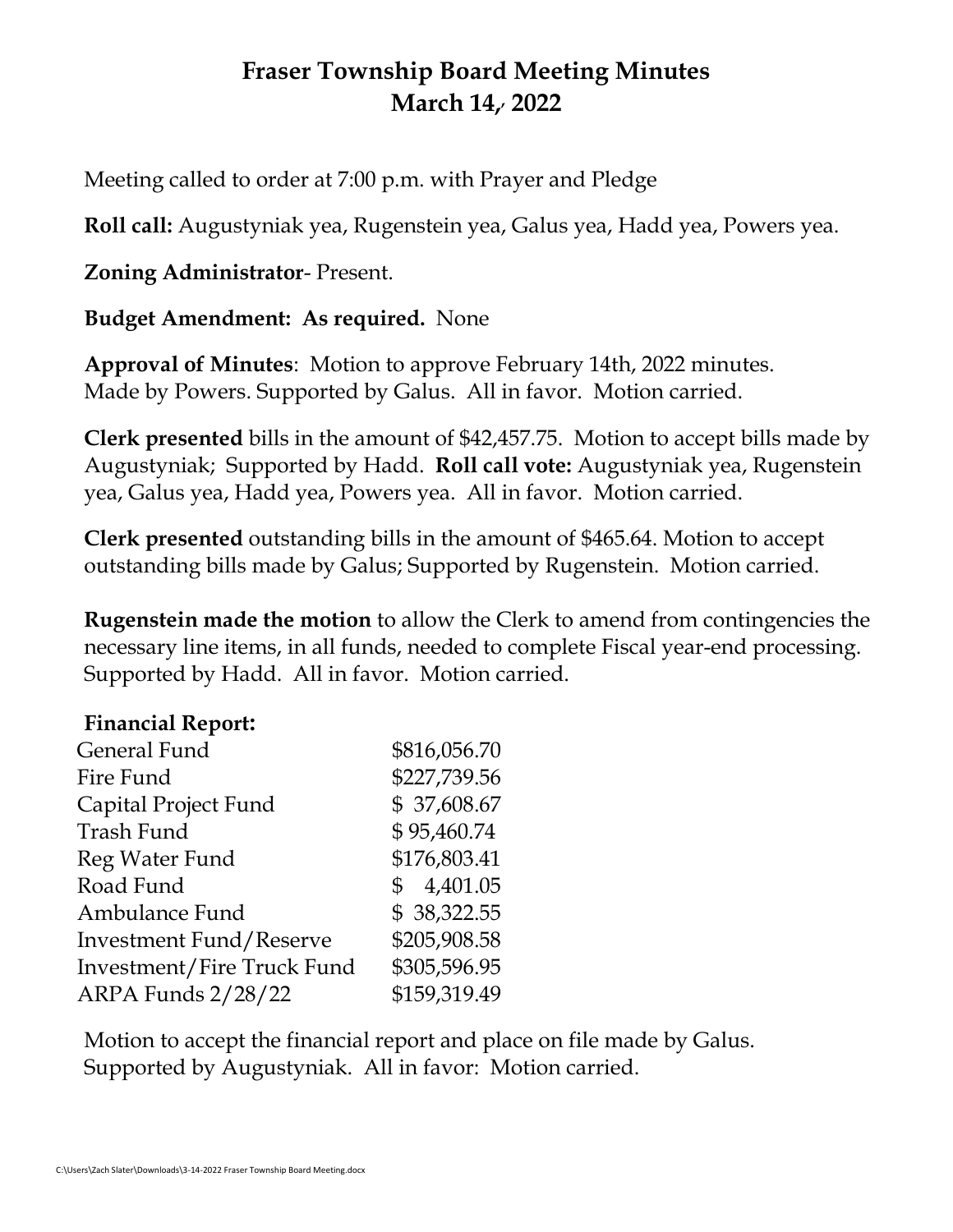**Treasurer's report attached: Financial report**

**Treasurer's comments: None**

**Public Comments: None**

**Communications: None**

**Unfinished Business:** 

- **1. Franchise Agreement with Parish Communications:** Powers made a motion to accept franchise agreement with Parish Community for 10 years, Supported by Hadd.
- **2. Linwood Scenic Point site improvements, Design and Construction phases:**  Laura Olgar brought information in regards to an Engineering Firm, that we looked over and had voted on. Galus made a motion to accept Civil Engineering Consultants, Inc.'s proposal of March 9th, 2022, for the Linwood Scenic Access Site improvements. The total of \$45,000.00. These bills will be paid from Grant money that has already been awarded to Fraser Township. Supported by Augustyniak. **Roll call vote:** Augustyniak yea, Rugenstein yea, Galus yea, Hadd yea, Powers yea. All in favor. Motion carried.
- **3. Automated Water System for Fire Barn:** Augustyniak brought forth more information: 3 different proposals: repair, replace or delete.
- **4. Northern Bay Ambulance:** Notice of public hearing to be published in The Pinconning Journal on March 30<sup>th</sup>, 2022. Letters to be mailed to all owners and or parties of interest in a lot or parcel of land subject to the special assessment District for Ambulance Service.
- **5. Zoning Haney Case:** Haney's lawyer is appealing the Supreme Court decision.
- **6. Ordinance/Cross Connections**: Waiting for the Department of Water & Sewer information so the Ordinance can be completed.
- **7. Pinconning/Fraser Fire Department Budget:** Information brought to the meeting by Supervisor, budget increased in budget meeting.